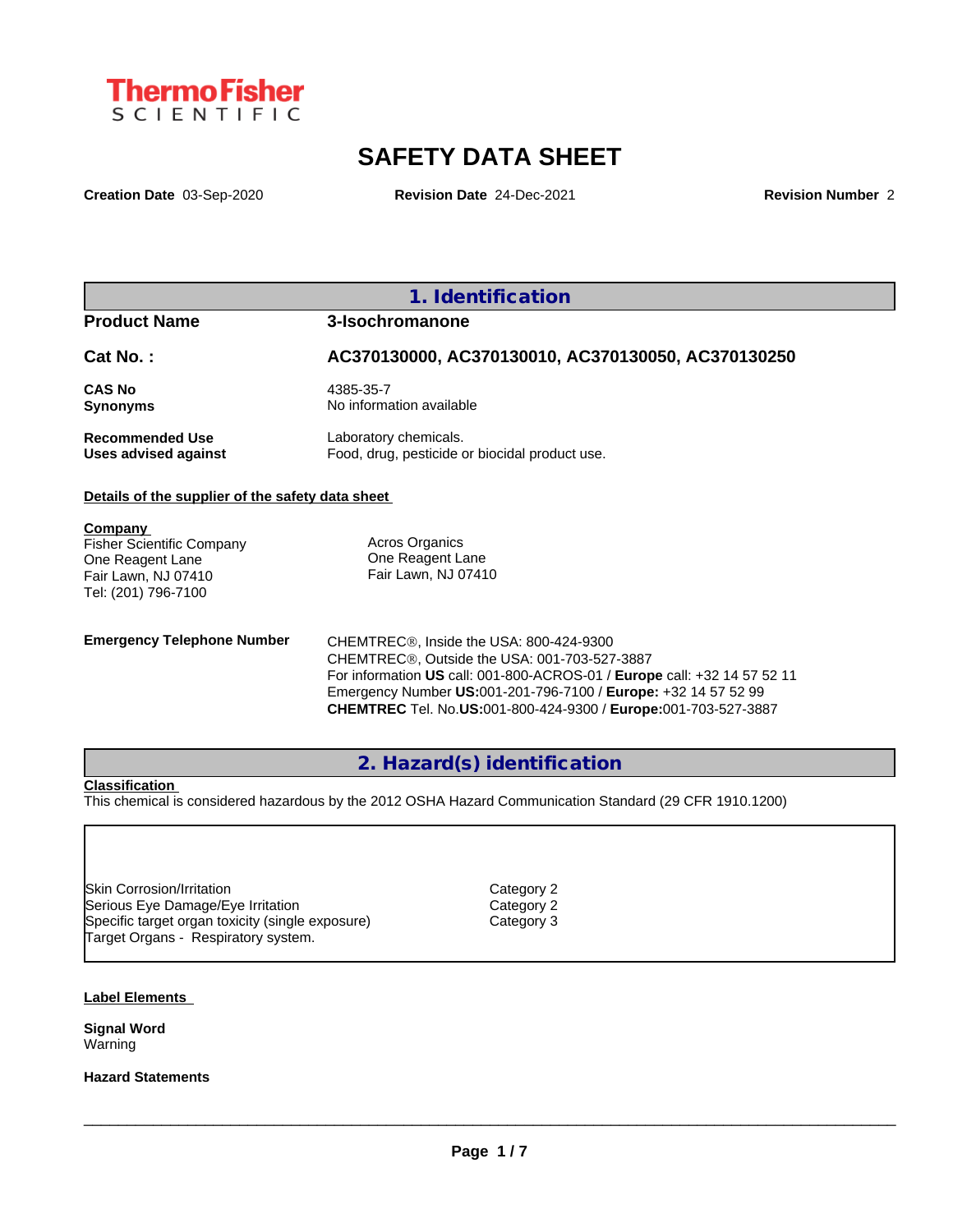Causes skin irritation Causes serious eye irritation May cause respiratory irritation



#### **Precautionary Statements Prevention**

Wash face, hands and any exposed skin thoroughly after handling

Wear protective gloves/protective clothing/eye protection/face protection

Avoid breathing dust/fume/gas/mist/vapors/spray

Use only outdoors or in a well-ventilated area

# **Inhalation**

IF INHALED: Remove victim to fresh air and keep at rest in a position comfortable for breathing

Call a POISON CENTER or doctor/physician if you feel unwell

## **Skin**

IF ON SKIN: Wash with plenty of soap and water

If skin irritation occurs: Get medical advice/attention

Take off contaminated clothing and wash before reuse

# **Eyes**

IF IN EYES: Rinse cautiously with water for several minutes. Remove contact lenses, if present and easy to do. Continue rinsing If eye irritation persists: Get medical advice/attention

 $\_$  ,  $\_$  ,  $\_$  ,  $\_$  ,  $\_$  ,  $\_$  ,  $\_$  ,  $\_$  ,  $\_$  ,  $\_$  ,  $\_$  ,  $\_$  ,  $\_$  ,  $\_$  ,  $\_$  ,  $\_$  ,  $\_$  ,  $\_$  ,  $\_$  ,  $\_$  ,  $\_$  ,  $\_$  ,  $\_$  ,  $\_$  ,  $\_$  ,  $\_$  ,  $\_$  ,  $\_$  ,  $\_$  ,  $\_$  ,  $\_$  ,  $\_$  ,  $\_$  ,  $\_$  ,  $\_$  ,  $\_$  ,  $\_$  ,

# **Storage**

Store in a well-ventilated place. Keep container tightly closed

#### Store locked up

**Disposal**

Dispose of contents/container to an approved waste disposal plant

# **Hazards not otherwise classified (HNOC)**

None identified

# **3. Composition/Information on Ingredients**

| omponent                                                           |                                           | Moint 0                       |
|--------------------------------------------------------------------|-------------------------------------------|-------------------------------|
| ച<br>nzopvran<br>1.1.1.1.0.0.0<br>า-3-one<br>.nan<br>.<br>-ירי<br> | $\sim$ or $=$<br>$100 -$<br>. .<br>ື<br>. | $\sim$<br><u>- - </u><br>I UL |

| 4. First-aid measures |                                                                                                                      |  |
|-----------------------|----------------------------------------------------------------------------------------------------------------------|--|
| <b>General Advice</b> | If symptoms persist, call a physician.                                                                               |  |
| <b>Eye Contact</b>    | Rinse immediately with plenty of water, also under the eyelids, for at least 15 minutes. Get<br>medical attention.   |  |
| <b>Skin Contact</b>   | Wash off immediately with plenty of water for at least 15 minutes. If skin irritation persists,<br>call a physician. |  |
| <b>Inhalation</b>     | Remove to fresh air. If not breathing, give artificial respiration. Get medical attention if<br>symptoms occur.      |  |
| Ingestion             | Clean mouth with water and drink afterwards plenty of water. Get medical attention if<br>symptoms occur.             |  |
|                       |                                                                                                                      |  |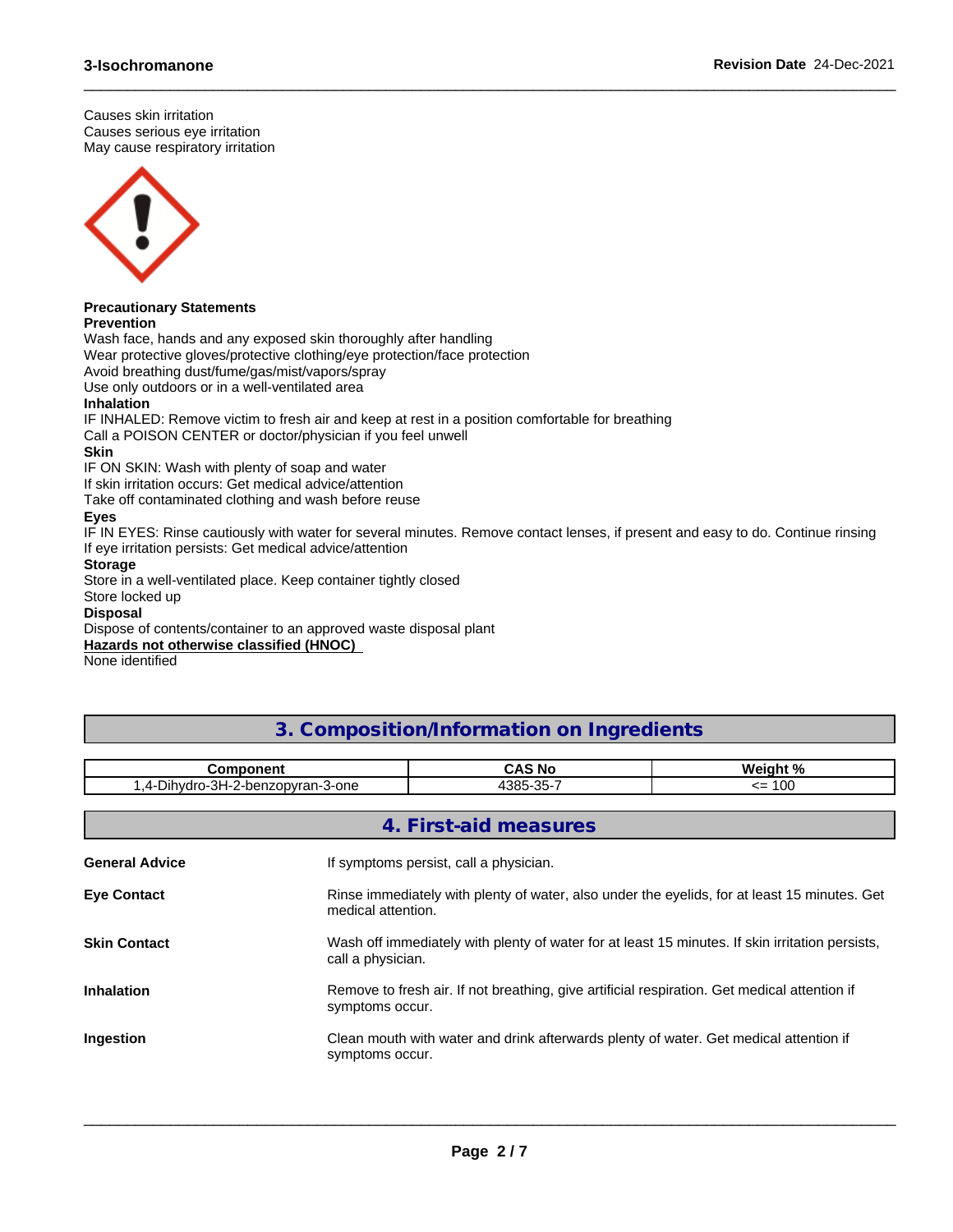| Most important symptoms and | None reasonably foreseeable. |
|-----------------------------|------------------------------|
| effects                     |                              |
| <b>Notes to Physician</b>   | Treat symptomatically        |

# **5. Fire-fighting measures**

 $\_$  ,  $\_$  ,  $\_$  ,  $\_$  ,  $\_$  ,  $\_$  ,  $\_$  ,  $\_$  ,  $\_$  ,  $\_$  ,  $\_$  ,  $\_$  ,  $\_$  ,  $\_$  ,  $\_$  ,  $\_$  ,  $\_$  ,  $\_$  ,  $\_$  ,  $\_$  ,  $\_$  ,  $\_$  ,  $\_$  ,  $\_$  ,  $\_$  ,  $\_$  ,  $\_$  ,  $\_$  ,  $\_$  ,  $\_$  ,  $\_$  ,  $\_$  ,  $\_$  ,  $\_$  ,  $\_$  ,  $\_$  ,  $\_$  ,

| Unsuitable Extinguishing Media                                   | No information available                             |  |
|------------------------------------------------------------------|------------------------------------------------------|--|
| <b>Flash Point</b><br>Method -                                   | No information available<br>No information available |  |
| <b>Autoignition Temperature</b><br><b>Explosion Limits</b>       | No information available                             |  |
| <b>Upper</b>                                                     | No data available                                    |  |
| Lower                                                            | No data available                                    |  |
| <b>Sensitivity to Mechanical Impact No information available</b> |                                                      |  |
| <b>Sensitivity to Static Discharge</b>                           | No information available                             |  |

#### **Specific Hazards Arising from the Chemical**

Keep product and empty container away from heat and sources of ignition.

#### **Hazardous Combustion Products**

Carbon oxides.

# **Protective Equipment and Precautions for Firefighters**

As in any fire, wear self-contained breathing apparatus pressure-demand, MSHA/NIOSH (approved or equivalent) and full protective gear.

| <b>NFPA</b>                                                                                                                 |                                              |                                                                                                                                                 |                                                                                                                                                                                        |
|-----------------------------------------------------------------------------------------------------------------------------|----------------------------------------------|-------------------------------------------------------------------------------------------------------------------------------------------------|----------------------------------------------------------------------------------------------------------------------------------------------------------------------------------------|
| <b>Health</b><br>2                                                                                                          | <b>Flammability</b>                          | <b>Instability</b><br>0                                                                                                                         | <b>Physical hazards</b><br>N/A                                                                                                                                                         |
|                                                                                                                             |                                              | 6. Accidental release measures                                                                                                                  |                                                                                                                                                                                        |
| <b>Personal Precautions</b>                                                                                                 | formation.                                   |                                                                                                                                                 | Ensure adequate ventilation. Use personal protective equipment as required. Avoid dust                                                                                                 |
| <b>Environmental Precautions</b>                                                                                            | Should not be released into the environment. |                                                                                                                                                 |                                                                                                                                                                                        |
| Methods for Containment and Clean Sweep up and shovel into suitable containers for disposal. Keep in suitable, closed<br>Up | containers for disposal.                     |                                                                                                                                                 |                                                                                                                                                                                        |
|                                                                                                                             |                                              | 7. Handling and storage                                                                                                                         |                                                                                                                                                                                        |
| <b>Handling</b>                                                                                                             |                                              |                                                                                                                                                 | Wear personal protective equipment/face protection. Ensure adequate ventilation. Do not<br>get in eyes, on skin, or on clothing. Avoid ingestion and inhalation. Avoid dust formation. |
| Storage.                                                                                                                    | Materials. Oxidizing agent.                  | Keep containers tightly closed in a dry, cool and well-ventilated place. Incompatible                                                           |                                                                                                                                                                                        |
|                                                                                                                             |                                              | 8. Exposure controls / personal protection                                                                                                      |                                                                                                                                                                                        |
| <b>Exposure Guidelines</b>                                                                                                  |                                              | This product does not contain any hazardous materials with occupational exposure<br>limitsestablished by the region specific regulatory bodies. |                                                                                                                                                                                        |
| <b>Engineering Measures</b>                                                                                                 |                                              | Ensure that eyewash stations and safety showers are close to the workstation location.                                                          |                                                                                                                                                                                        |
| <b>Personal Protective Equipment</b>                                                                                        |                                              |                                                                                                                                                 |                                                                                                                                                                                        |
| <b>Eye/face Protection</b>                                                                                                  |                                              | Wear appropriate protective eyeglasses or chemical safety goggles as described by                                                               |                                                                                                                                                                                        |
|                                                                                                                             |                                              |                                                                                                                                                 |                                                                                                                                                                                        |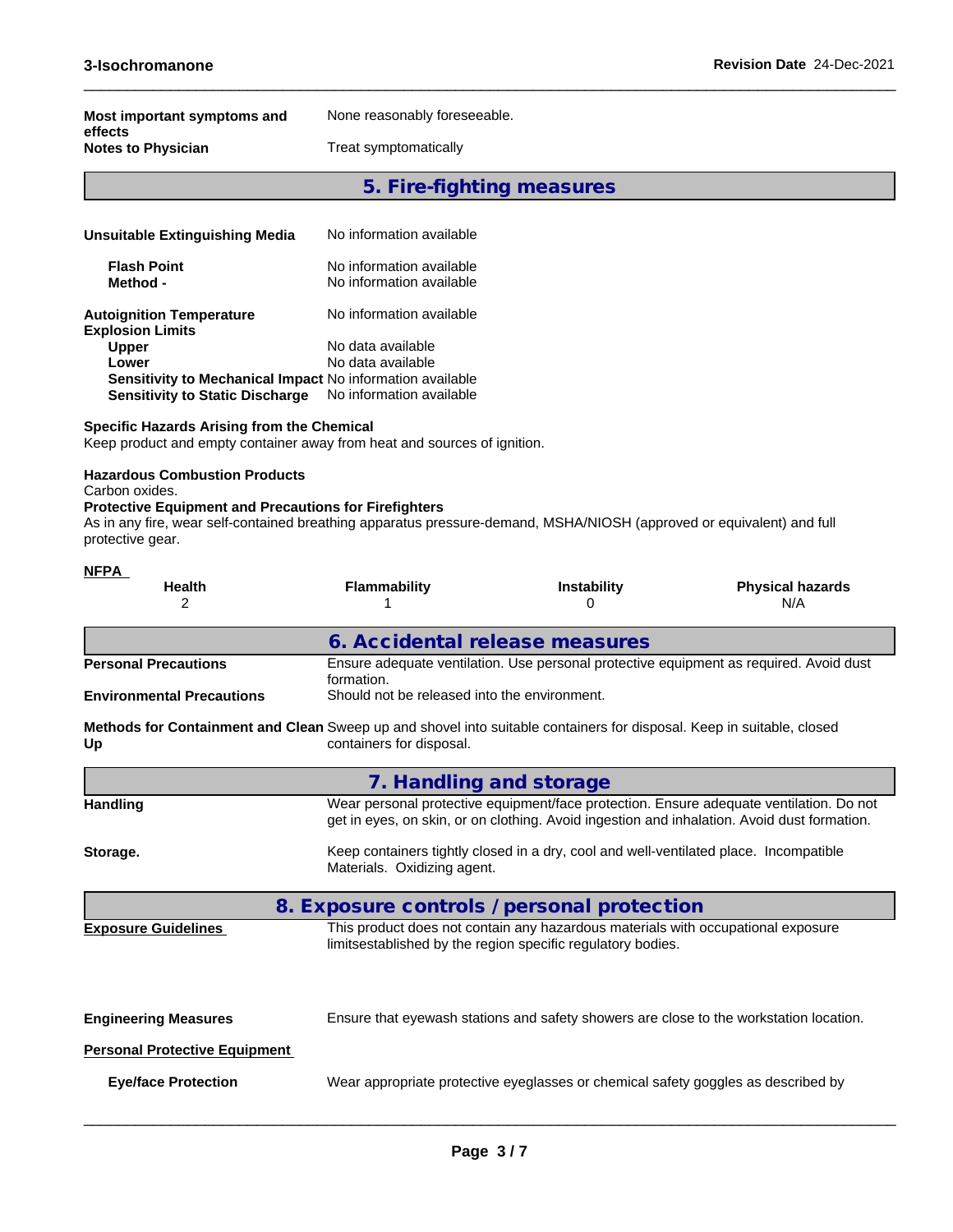|                               | OSHA's eye and face protection regulations in 29 CFR 1910.133 or European Standard<br>EN166.                                                                                                                                                            |
|-------------------------------|---------------------------------------------------------------------------------------------------------------------------------------------------------------------------------------------------------------------------------------------------------|
| Skin and body protection      | Wear appropriate protective gloves and clothing to prevent skin exposure.                                                                                                                                                                               |
| <b>Respiratory Protection</b> | Follow the OSHA respirator regulations found in 29 CFR 1910.134 or European Standard<br>EN 149. Use a NIOSH/MSHA or European Standard EN 149 approved respirator if<br>exposure limits are exceeded or if irritation or other symptoms are experienced. |
| <b>Hygiene Measures</b>       | Handle in accordance with good industrial hygiene and safety practice.                                                                                                                                                                                  |

# **9. Physical and chemical properties**

| <b>Physical State</b>                   | Solid                         |
|-----------------------------------------|-------------------------------|
| Appearance                              | No information available      |
| Odor                                    | No information available      |
| <b>Odor Threshold</b>                   | No information available      |
| рH                                      | No information available      |
| <b>Melting Point/Range</b>              | 83 - 86 °C / 181.4 - 186.8 °F |
| <b>Boiling Point/Range</b>              | No information available      |
| <b>Flash Point</b>                      | No information available      |
| <b>Evaporation Rate</b>                 | Not applicable                |
| <b>Flammability (solid,gas)</b>         | No information available      |
| <b>Flammability or explosive limits</b> |                               |
| <b>Upper</b>                            | No data available             |
| Lower                                   | No data available             |
| <b>Vapor Pressure</b>                   | No information available      |
| <b>Vapor Density</b>                    | Not applicable                |
| <b>Specific Gravity</b>                 | No information available      |
| <b>Solubility</b>                       | No information available      |
| Partition coefficient; n-octanol/water  | No data available             |
| <b>Autoignition Temperature</b>         | No information available      |
| <b>Decomposition Temperature</b>        | No information available      |
| Viscosity                               | Not applicable                |
| <b>Molecular Formula</b>                | C9 H8 O2                      |
| <b>Molecular Weight</b>                 | 148.16                        |

# .<br>*Irmation available* vrmation availabl<mark>e</mark><br>plicable **Sumation available** ormation availabl<mark>e</mark><br>a available **Armation available** brmation availab<mark>le</mark><br>plicable

 $\_$  ,  $\_$  ,  $\_$  ,  $\_$  ,  $\_$  ,  $\_$  ,  $\_$  ,  $\_$  ,  $\_$  ,  $\_$  ,  $\_$  ,  $\_$  ,  $\_$  ,  $\_$  ,  $\_$  ,  $\_$  ,  $\_$  ,  $\_$  ,  $\_$  ,  $\_$  ,  $\_$  ,  $\_$  ,  $\_$  ,  $\_$  ,  $\_$  ,  $\_$  ,  $\_$  ,  $\_$  ,  $\_$  ,  $\_$  ,  $\_$  ,  $\_$  ,  $\_$  ,  $\_$  ,  $\_$  ,  $\_$  ,  $\_$  ,

# **10. Stability and reactivity**

| <b>Reactive Hazard</b>                                | None known, based on information available   |  |  |
|-------------------------------------------------------|----------------------------------------------|--|--|
| <b>Stability</b>                                      | Stable under recommended storage conditions. |  |  |
| <b>Conditions to Avoid</b>                            | Incompatible products.                       |  |  |
| <b>Incompatible Materials</b>                         | Oxidizing agent                              |  |  |
| <b>Hazardous Decomposition Products Carbon oxides</b> |                                              |  |  |
| <b>Hazardous Polymerization</b>                       | Hazardous polymerization does not occur.     |  |  |
| <b>Hazardous Reactions</b>                            | None under normal processing.                |  |  |
|                                                       | 11. Toxicological information                |  |  |

# **Acute Toxicity**

| <b>Product Information</b><br><b>Component Information</b> | Caution - substance not yet tested completely |
|------------------------------------------------------------|-----------------------------------------------|
| <b>Toxicologically Synergistic</b><br><b>Products</b>      | No information available                      |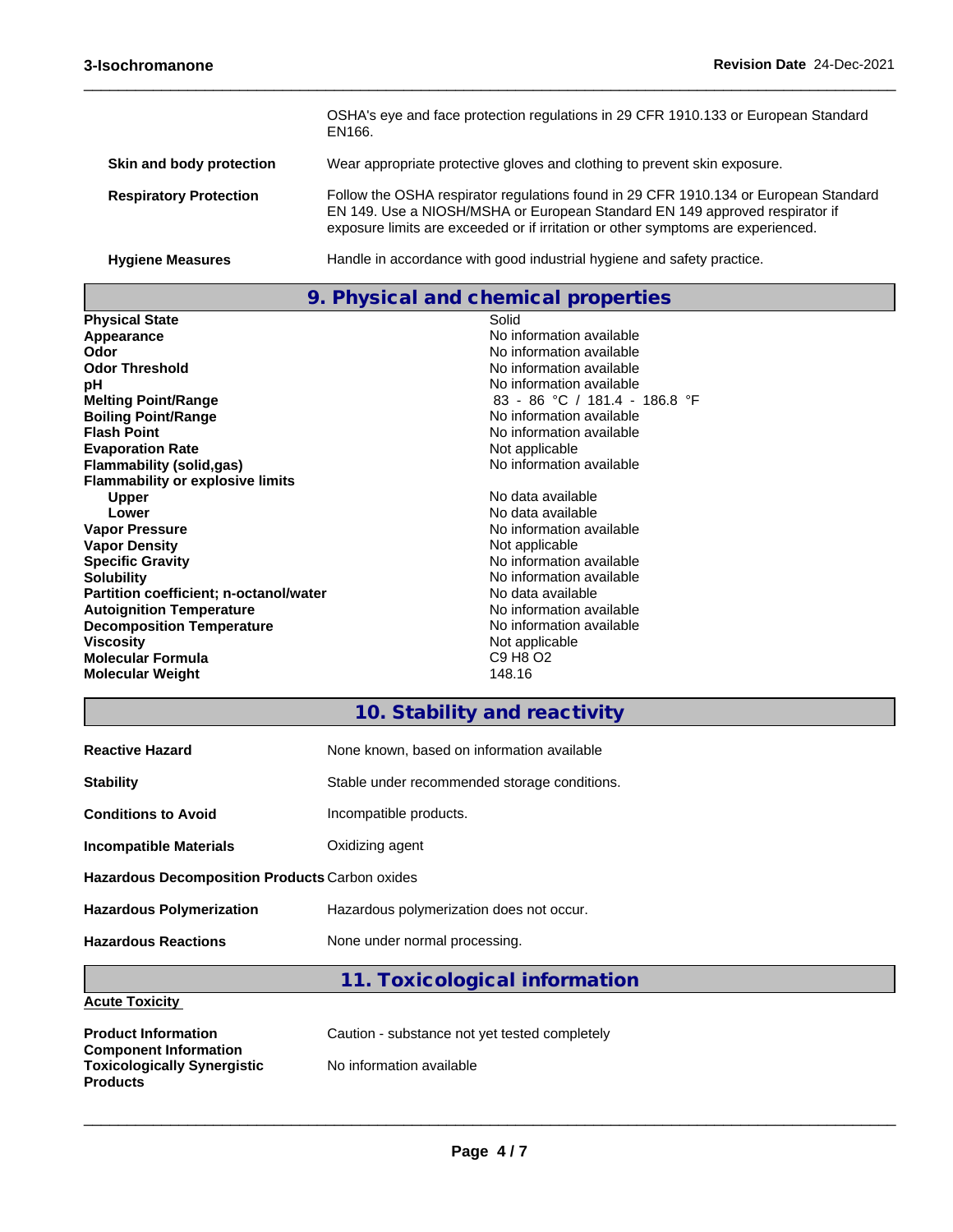| Delayed and immediate effects as well as chronic effects from short and long-term exposure |               |                                                                                          |                            |              |             |               |
|--------------------------------------------------------------------------------------------|---------------|------------------------------------------------------------------------------------------|----------------------------|--------------|-------------|---------------|
| <b>Irritation</b>                                                                          |               | Irritating to eyes and respiratory system May cause irritation of respiratory tract      |                            |              |             |               |
| <b>Sensitization</b>                                                                       |               | No information available                                                                 |                            |              |             |               |
| Carcinogenicity                                                                            |               | The table below indicates whether each agency has listed any ingredient as a carcinogen. |                            |              |             |               |
| Component                                                                                  | <b>CAS No</b> | <b>IARC</b>                                                                              | <b>NTP</b>                 | <b>ACGIH</b> | <b>OSHA</b> | <b>Mexico</b> |
| 1,4-Dihydro-3H-2-benz<br>opyran-3-one                                                      | 4385-35-7     | Not listed                                                                               | Not listed                 | Not listed   | Not listed  | Not listed    |
| <b>Mutagenic Effects</b>                                                                   |               | No information available                                                                 |                            |              |             |               |
| <b>Reproductive Effects</b>                                                                |               | No information available.                                                                |                            |              |             |               |
| <b>Developmental Effects</b>                                                               |               | No information available.                                                                |                            |              |             |               |
| <b>Teratogenicity</b>                                                                      |               | No information available.                                                                |                            |              |             |               |
| <b>STOT - single exposure</b><br><b>STOT - repeated exposure</b>                           |               | Respiratory system<br>None known                                                         |                            |              |             |               |
| <b>Aspiration hazard</b>                                                                   |               | No information available                                                                 |                            |              |             |               |
| Symptoms / effects, both acute and No information available<br>delayed                     |               |                                                                                          |                            |              |             |               |
| <b>Endocrine Disruptor Information</b>                                                     |               | No information available                                                                 |                            |              |             |               |
| <b>Other Adverse Effects</b>                                                               |               | The toxicological properties have not been fully investigated.                           |                            |              |             |               |
|                                                                                            |               |                                                                                          | 12. Ecological information |              |             |               |
| <b>Ecotoxicity</b><br>Do not empty into drains.                                            |               |                                                                                          |                            |              |             |               |
| <b>Doraictones and Dogradability</b>                                                       |               | No information available                                                                 |                            |              |             |               |

 $\_$  ,  $\_$  ,  $\_$  ,  $\_$  ,  $\_$  ,  $\_$  ,  $\_$  ,  $\_$  ,  $\_$  ,  $\_$  ,  $\_$  ,  $\_$  ,  $\_$  ,  $\_$  ,  $\_$  ,  $\_$  ,  $\_$  ,  $\_$  ,  $\_$  ,  $\_$  ,  $\_$  ,  $\_$  ,  $\_$  ,  $\_$  ,  $\_$  ,  $\_$  ,  $\_$  ,  $\_$  ,  $\_$  ,  $\_$  ,  $\_$  ,  $\_$  ,  $\_$  ,  $\_$  ,  $\_$  ,  $\_$  ,  $\_$  ,

| <b>Persistence and Degradability</b> | No information available  |
|--------------------------------------|---------------------------|
| <b>Bioaccumulation/Accumulation</b>  | No information available. |
| Mobility                             | No information available. |
|                                      |                           |

# **13. Disposal considerations**

**Waste Disposal Methods** Chemical waste generators must determine whether a discarded chemical is classified as a hazardous waste. Chemical waste generators must also consult local, regional, and national hazardous waste regulations to ensure complete and accurate classification.

|                           | 14. Transport information  |
|---------------------------|----------------------------|
|                           | Not regulated              |
| <u>DOT</u><br>TDG<br>IATA | Not regulated              |
|                           | Not regulated              |
| <b>IMDG/IMO</b>           | Not regulated              |
|                           | 15. Regulatory information |

# **United States of America Inventory**

| Component                            | <b>CAS No</b> | <b>TSCA</b> | TOO ALL<br><b>∖ Inventorv notification -</b><br>- امال<br><b>Active-Inactive</b> | TSCA<br><b>A - EPA Requiatory</b><br><b>Flags</b> |
|--------------------------------------|---------------|-------------|----------------------------------------------------------------------------------|---------------------------------------------------|
| -Dihydro-3H-2-benzopyran-3-o  <br>4. | 4385-35-7     |             |                                                                                  |                                                   |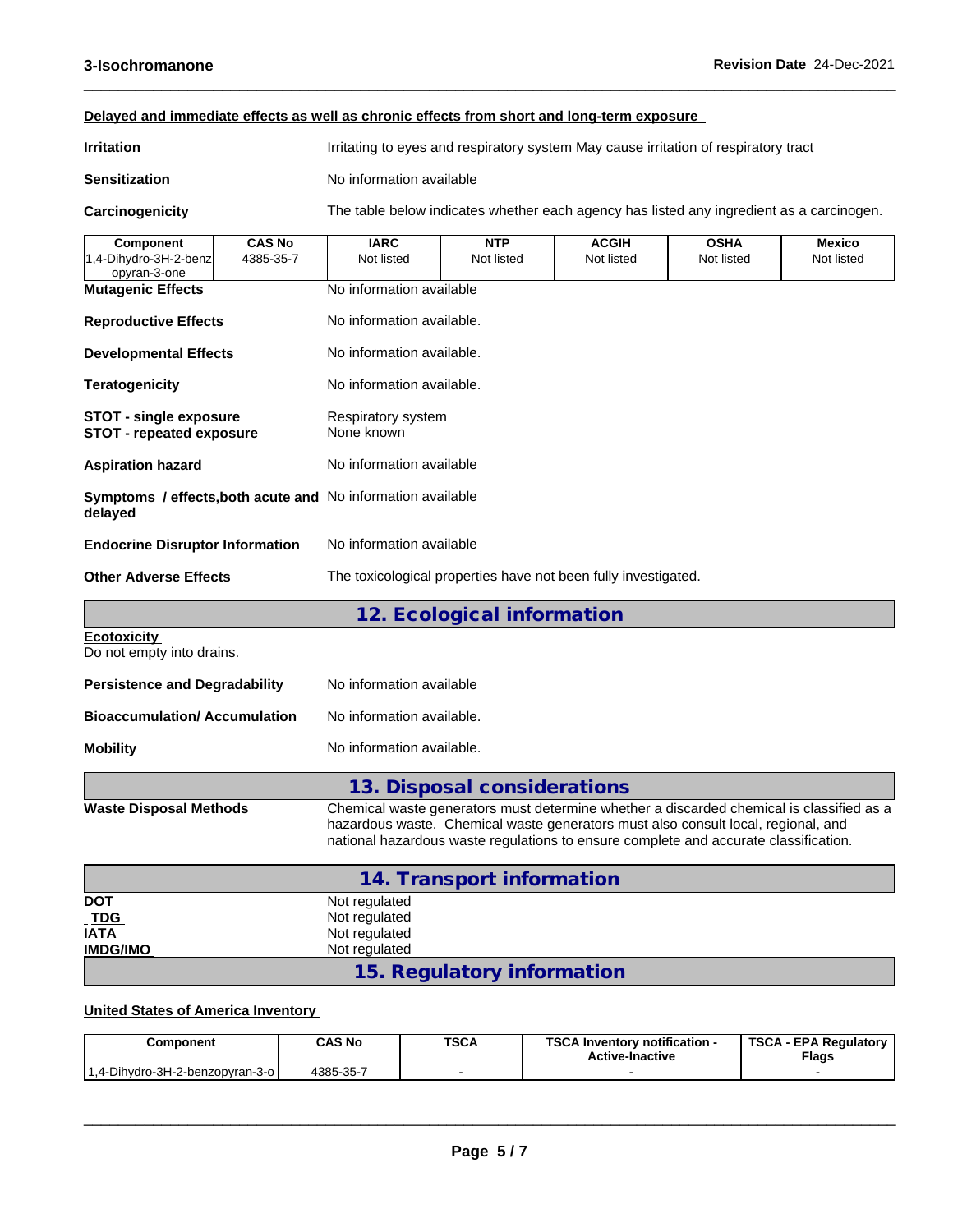| - -<br>$\tilde{ }$ |  |  |
|--------------------|--|--|

 $\_$  ,  $\_$  ,  $\_$  ,  $\_$  ,  $\_$  ,  $\_$  ,  $\_$  ,  $\_$  ,  $\_$  ,  $\_$  ,  $\_$  ,  $\_$  ,  $\_$  ,  $\_$  ,  $\_$  ,  $\_$  ,  $\_$  ,  $\_$  ,  $\_$  ,  $\_$  ,  $\_$  ,  $\_$  ,  $\_$  ,  $\_$  ,  $\_$  ,  $\_$  ,  $\_$  ,  $\_$  ,  $\_$  ,  $\_$  ,  $\_$  ,  $\_$  ,  $\_$  ,  $\_$  ,  $\_$  ,  $\_$  ,  $\_$  ,

## **Legend:**

**TSCA** US EPA (TSCA) - Toxic Substances Control Act, (40 CFR Part 710) X - Listed '-' - Not Listed

**TSCA 12(b)** - Notices of Export Not applicable

#### **International Inventories**

Canada (DSL/NDSL), Europe (EINECS/ELINCS/NLP), Philippines (PICCS), Japan (ENCS), Japan (ISHL), Australia (AICS), China (IECSC), Korea (KECL).

| <b>Component</b>                | <b>CAS No</b> | <b>DSL</b> | <b>NDSL</b> | <b>EINECS</b> | <b>PICCS</b> | <b>ENCS</b> | <b>ISHL</b> | AICS | <b>IECSC</b> | <b>KECL</b> |
|---------------------------------|---------------|------------|-------------|---------------|--------------|-------------|-------------|------|--------------|-------------|
| 1,4-Dihydro-3H-2-benzopyran-3-o | 4385-35-7     |            |             | 224-493-9     |              |             |             |      |              |             |
| ne                              |               |            |             |               |              |             |             |      |              |             |

**KECL** - NIER number or KE number (http://ncis.nier.go.kr/en/main.do)

# **U.S. Federal Regulations**

| <b>SARA 313</b>                                                                                                                            | Not applicable                                              |
|--------------------------------------------------------------------------------------------------------------------------------------------|-------------------------------------------------------------|
| <b>SARA 311/312 Hazard Categories</b>                                                                                                      | See section 2 for more information                          |
| <b>CWA (Clean Water Act)</b>                                                                                                               | Not applicable                                              |
| <b>Clean Air Act</b>                                                                                                                       | Not applicable                                              |
| <b>OSHA</b> - Occupational Safety and<br><b>Health Administration</b>                                                                      | Not applicable                                              |
| <b>CERCLA</b>                                                                                                                              | Not applicable                                              |
| <b>California Proposition 65</b>                                                                                                           | This product does not contain any Proposition 65 chemicals. |
| U.S. State Right-to-Know<br><b>Regulations</b>                                                                                             | Not applicable                                              |
| <b>U.S. Department of Transportation</b><br>Reportable Quantity (RQ):<br><b>DOT Marine Pollutant</b><br><b>DOT Severe Marine Pollutant</b> | N<br>N<br>N                                                 |
| <b>U.S. Department of Homeland</b><br><b>Security</b>                                                                                      | This product does not contain any DHS chemicals.            |
| <b>Other International Regulations</b>                                                                                                     |                                                             |
| <b>Mexico - Grade</b>                                                                                                                      | No information available                                    |
| <b>Authorisation/Restrictions according to EU REACH</b>                                                                                    |                                                             |

**Safety, health and environmental regulations/legislation specific for the substance or mixture**

| <b>HPV</b><br><b>CAS No</b><br><b>AEAD</b><br><b>Depletion</b><br>ים P<br>sistent Organic<br>Ozone<br>Component<br>ОF<br><b>Restriction of</b><br>7. G L<br>Pollutant<br>$\sim$ $\sim$<br>ື otentia.<br>Hazardous |  |
|-------------------------------------------------------------------------------------------------------------------------------------------------------------------------------------------------------------------|--|
|-------------------------------------------------------------------------------------------------------------------------------------------------------------------------------------------------------------------|--|